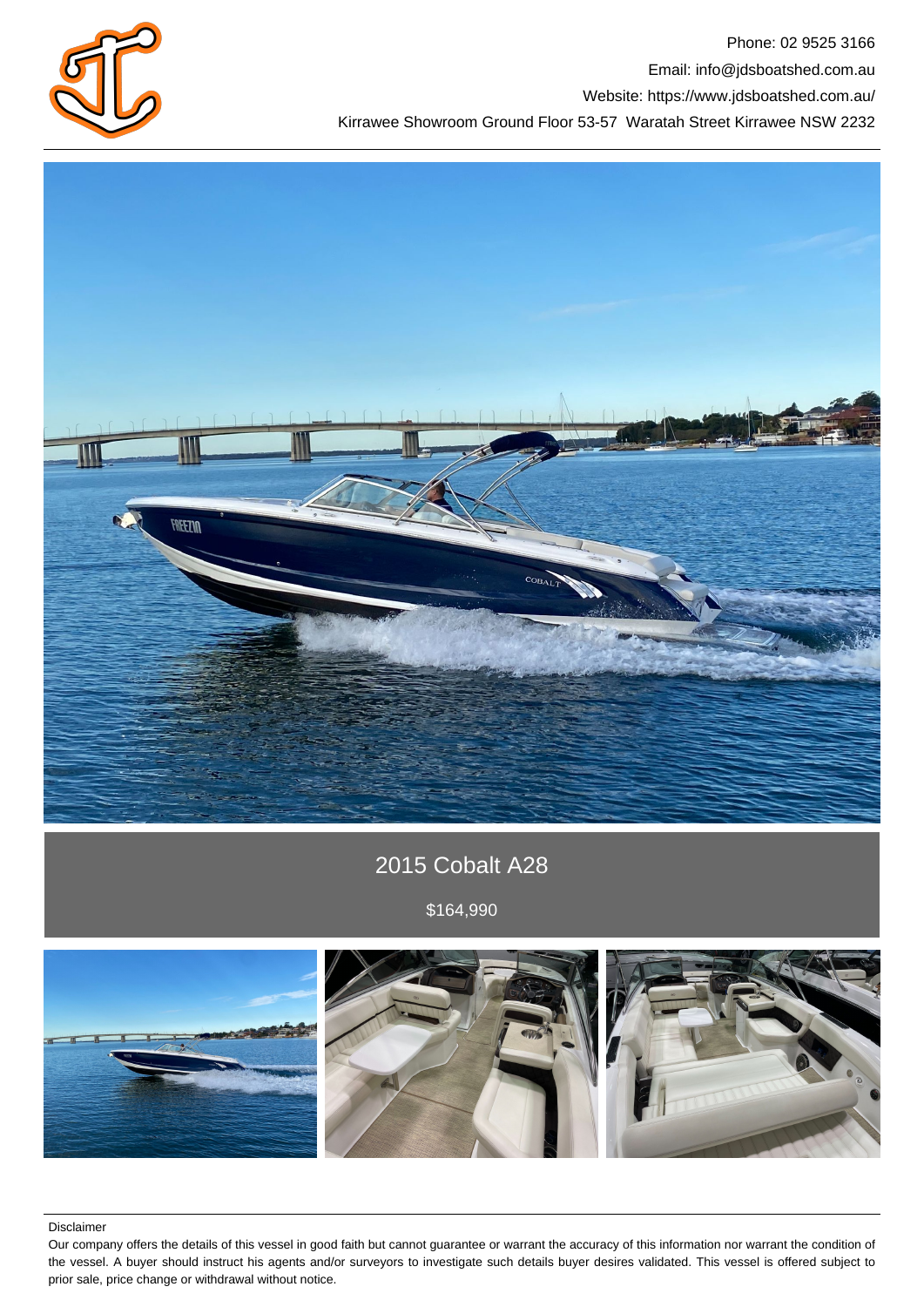

## **Specifications**

#### **Boat Details**

Price **\$164,990 Boat Brand Cobalt** Cobalt Model A28 Length 8.68 Hull Style Single Hull Type Fibreglass Power Type **Power Power** Power Stock Number Suburb CARINGBAH Engine Make Mercruiser

Year 2015 2015 Category Motor & Power Boats Condition Used State New South Wales

### **Description**

2015 Cobalt A28

Price drop! WAS \$169,990 NOW \$164,990!

The A28 immediately catches your eye. Elegant lines and jaw dropping aesthetics is sure to turn heads. The hydraulic swim platform which lowers 24" below the waters surface. Perfect for dipping a toe in the cool water, or functioning as a step stool for those eager kiddos jumping aboard.

Available to view via a Video tour to run through the functions and features of the boat.

Options Include:

- Mercruiser 8.2 MAG HO B3X DTS 430 HP
- Classic Navy Graphics
- Terra Interior
- Floor Cover Seagrass, Straw
- Battery Switch w/ ACR -Dual
- Premium Sound w/ Transom Spkrs & Remote
- Hydraulic Swim platform w/ ladder
- Electric Porcelain Head w/ Macerator
- Stainless Steel foot tread
- Cockpit Refrigerator
- Windlass, All chain w/ Anchor
- Premium Bimini Top, Capt Navy
- Bow Tonneau Cover, Capt Navy
- Cockpit Tonneau Cover, Capt Navy
- Fender Clips w/ Line
- Soft trac mat ( Swim Platform)
- Transom Shower
- Transom Tilt Switch
- Dinette Table w/ Bow, Cpit & Sunpad Recep
- Battery Maintainer/Charger
- Fire Extinguisher, Automatic System
- Tool Kit
- Trim Tabs

Disclaimer

Our company offers the details of this vessel in good faith but cannot guarantee or warrant the accuracy of this information nor warrant the condition of the vessel. A buyer should instruct his agents and/or surveyors to investigate such details buyer desires validated. This vessel is offered subject to prior sale, price change or withdrawal without notice.